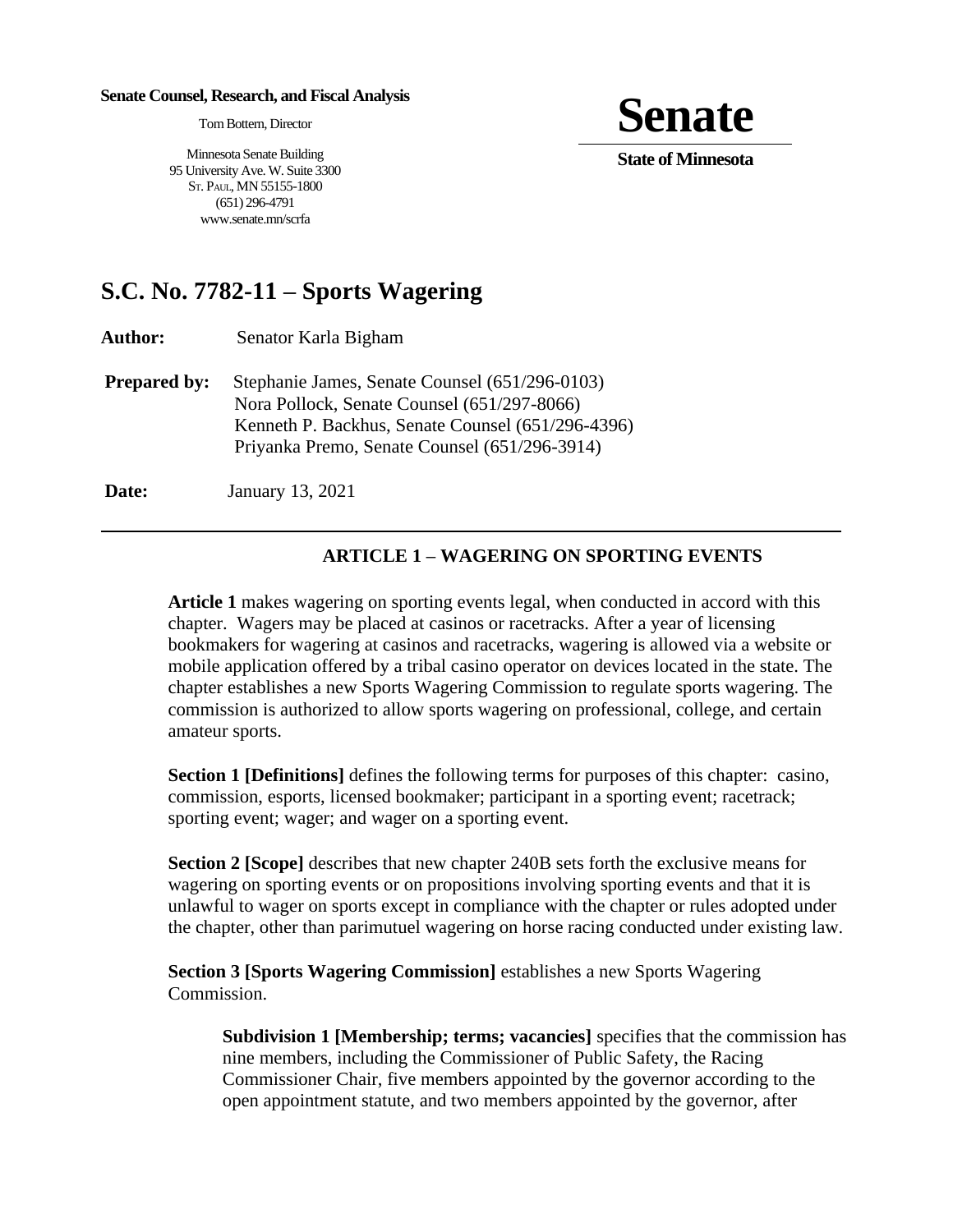considering the advice of the Indian Affairs Council, who are representative of a reservation or tribal community authorized to serve by tribal resolution.

Appointments are made with the advice and consent of the senate. Terms are for six years. Vacancies are filled for the remainder of the term, also with the advice and consent of the senate.

**Subdivision 2 [Chair]** requires the governor to designate one member to serve as chair.

**Subdivision 3 [Qualifications]** requires members to have been residents of Minnesota for a specified time, with qualifying background and experience**.**  Precludes commissioners and family residing in the household of a commissioner from holding a license issued by the commission or to have financial interests in licensed entities.

**Subdivision 4 [Compensation]** provides for commissioners to be compensated for days spent on commissioner activities at the rate provided under statutes for other multimember agencies, and to be reimbursed for expenses in the manner provided in the commissioner's plan.

**Subdivision 5 [Removal; vacancies]** provides for removal of commissioners at any time for cause or after missing three consecutive meetings.

**Subdivision 6 [Director]** requires the governor to appoint a director for the commission with the duty to operate and manage the day-to-day functions of the commission and to execute authority delegated by the commission or law; and to advise the commission. The

director serves in the unclassified service at the pleasure of the governor and has compensation that is capped in statute. Specifies duties of the director.

**Subdivision 7 [Additional staff]** allows the commission to employ other officers, staff, and agents. Compensation of employees is as provided in chapter 43A.

**Subdivision 8 [Actions]** authorizes the commission to bring civil actions and to be subject of civil actions, commenced by service as provided in the Minnesota rules of court.

Precludes actions against commissioners in the performance of their duties in good faith. Makes the attorney general the legal counsel for the commission.

**Subdivision 9 [Annual report]** requires a report annually on the commission's activities, receipts and disbursements, and recommendations for changes to the laws relating to sports wagering, with draft legislation.

**Subdivision 10 [Audit]** requires the legislative auditor to audit the books and accounts of the commission as the auditor's resources permit, with the cost of the audit transferred by the commission to the general fund.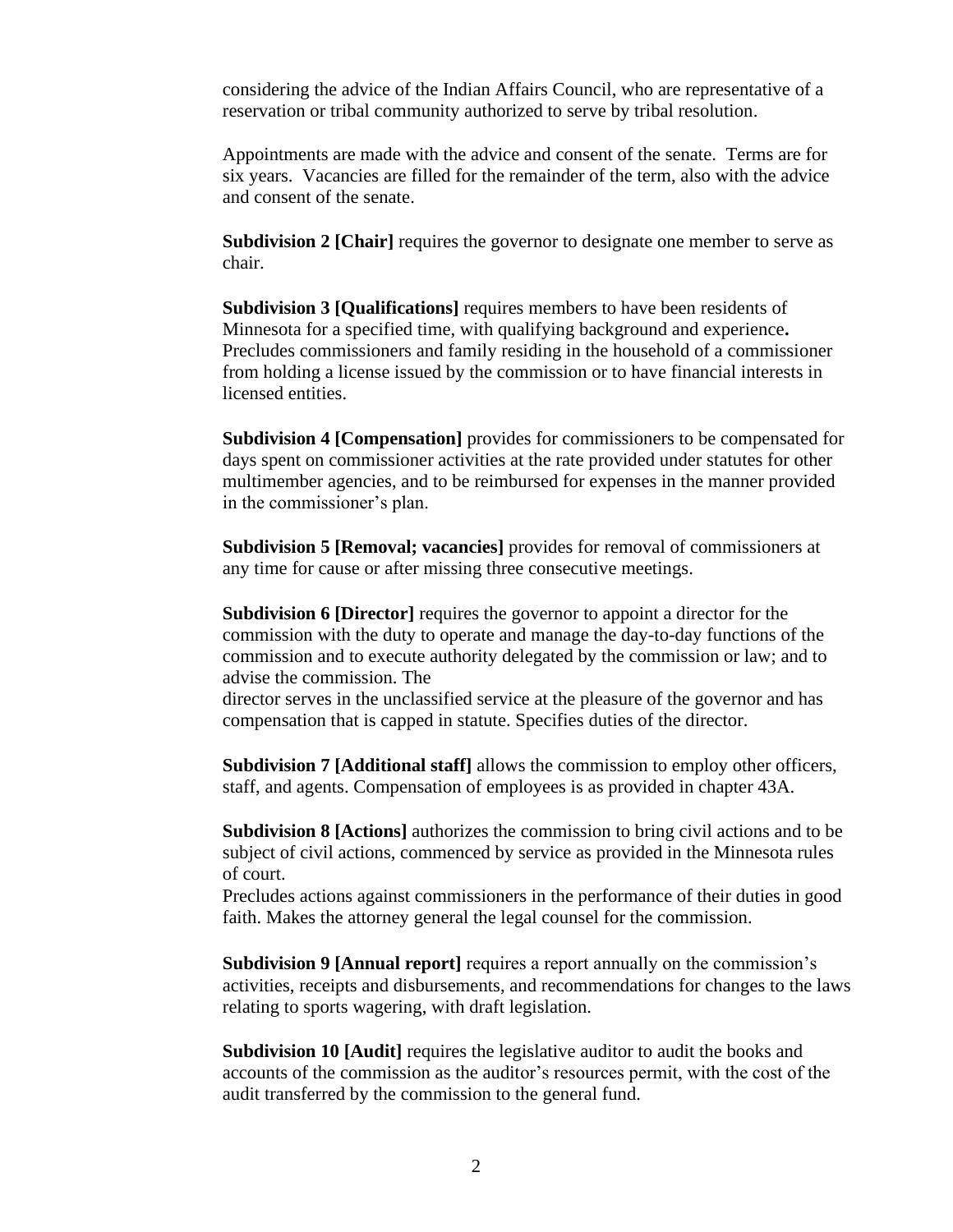**Section 4 [Powers and Duties of the Sports Wagering Commission as to Wagering at Racetracks and Online]** ascribes powers and duties to the Sports Wagering Commission.

**Subdivision 1 [Regulate sports wagering]** establishes that the commission has the power and duty to regulate sports wagering and to administer and enforce the chapter, except for criminal penalties.

**Subdivision 2 [Rulemaking**] authorizes the commission to adopt rules on specified topics.

**Subdivision 3 [Orders]** authorizes the commission to order a person subject to its jurisdiction to correct violations of this chapter.

**Subdivision 4 [Court orders]** authorizes the district court to order appearances or production of documents or evidence when a person refuses to obey a subpoena. Failure to obey a court order is punishable as contempt of court.

**Subdivision 5 [Delegation]** authorizes the commission to delegate authority to the director.

**Section 5 [Bookmaker License]** provides for the licensing of bookmakers to offer sports wagering through designated venues and partners.

**Subdivision 1 [Bookmaker license]** authorizes the Sports Wagering Commission to issue one or more licenses to bookmakers to offer sports wagering at designated venues through specified partners.

**Subdivision 2 [Application]** specifies application requirements to obtain a bookmaker license.

**Subdivision 3 [Bookmaker license requirements]** requires the commission to issue a license to a bookmaker who submits a complete application, provides other specified documentation, and meets various other requirements for tax compliance and background checks, and pays required fees. Licenses are renewed annually under conditions required by rule.

**Subdivision 4 [Responsibility for satisfying winning wagers]** specifies that a wager on a sporting event that is placed with a licensed bookmaker is an enforceable contract. The bookmaker bears risk of loss to satisfy winnings on the wager. A wager that is not redeemed within ten years may be canceled by the bookmaker.

**Subdivision 5 [Cash reserves]** requires a licensed bookmaker to maintain a specified amount of cash reserves.

**Subdivision 6 [Bond]** requires a bookmaker to post a bond or other securities in an amount determined by the commission in a specified form.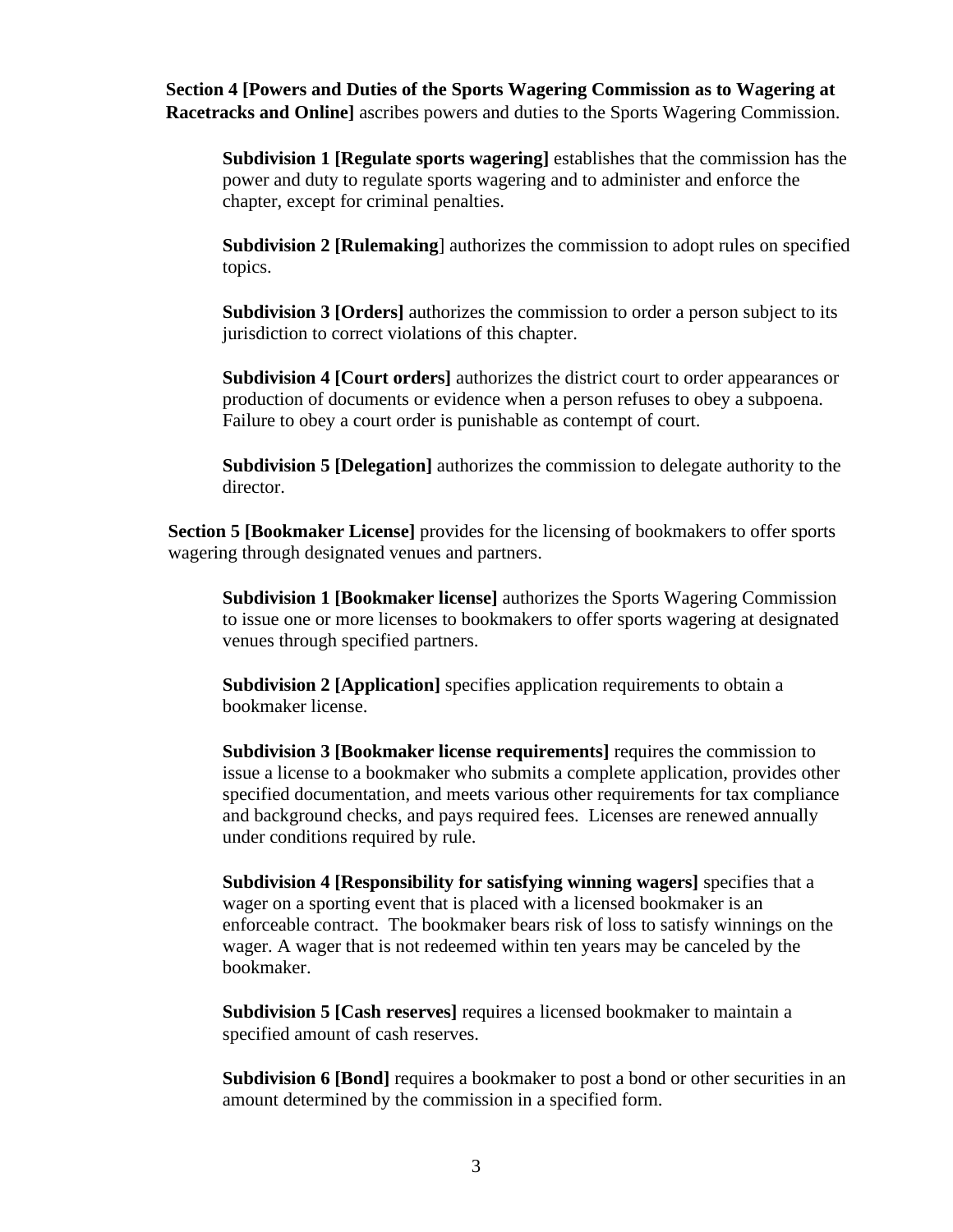**Subdivision 7 [Contracting with casinos and racetracks]** authorizes a licensed bookmaker to contract with the owner of a casino or racetrack to accept sports wagers on behalf of the bookmaker. The bookmaker is responsible for actions of officers and employees of the casino, racetrack, or lottery retailer that violate requirements in this chapter.

**Subdivision 8 [Reporting]** requires a licensed bookmaker to report to the commission monthly on wagers placed and redeemed during the reporting month and wagers outstanding at the time of the report.

**Subdivision 9 [Changes in ownership or management]** requires a licensed bookmaker to notify the commission of changes in officers, directors, shareholders, those with a financial interest in the bookmaker, or ownership, and to submit required affidavits.

#### **Section 6 [Affiliate Licenses for Racetracks]**

**Subdivision 1 [Affiliate license]** requires an affiliate license to accept wagers on sporting events on behalf of a licensed bookmaker.

**Subdivision 2 [Issuance; renewal]** specifies qualifications for a racetrack in good standing to obtain an affiliate license to be able to accept wagers on sporting events on behalf of a licensed bookmaker.

#### **Section 7 [License Disqualification; Background checks; Notice of Denial of Application]**

**Subdivision 1 [Disqualifications]** requires the commission to reject an application, refuse to renew a license, or revoke a license under specified circumstances.

**Subdivision 2 [Background investigation]** requires the commission to perform a background investigation on applicants for licenses under this chapter.

**Subdivision 3 [Criminal history]** requires the commission to perform a check on criminal history records on officers, directors, and stakeholders in a licensee or applicant.

**Subdivision 4 [Notice of denial of issuance or renewal of bookmaker license]** defines a process for providing notice and a hearing on a commission determination that a license application and renewal should be denied.

**Section 8 [Wagering]** specifies types and manner of wagering allowed under this chapter.

**Subdivision 1 [Wager type]** specifies types of wagers allowed under this chapter and authorizes the commission to approve wager types before they are offered by a bookmaker.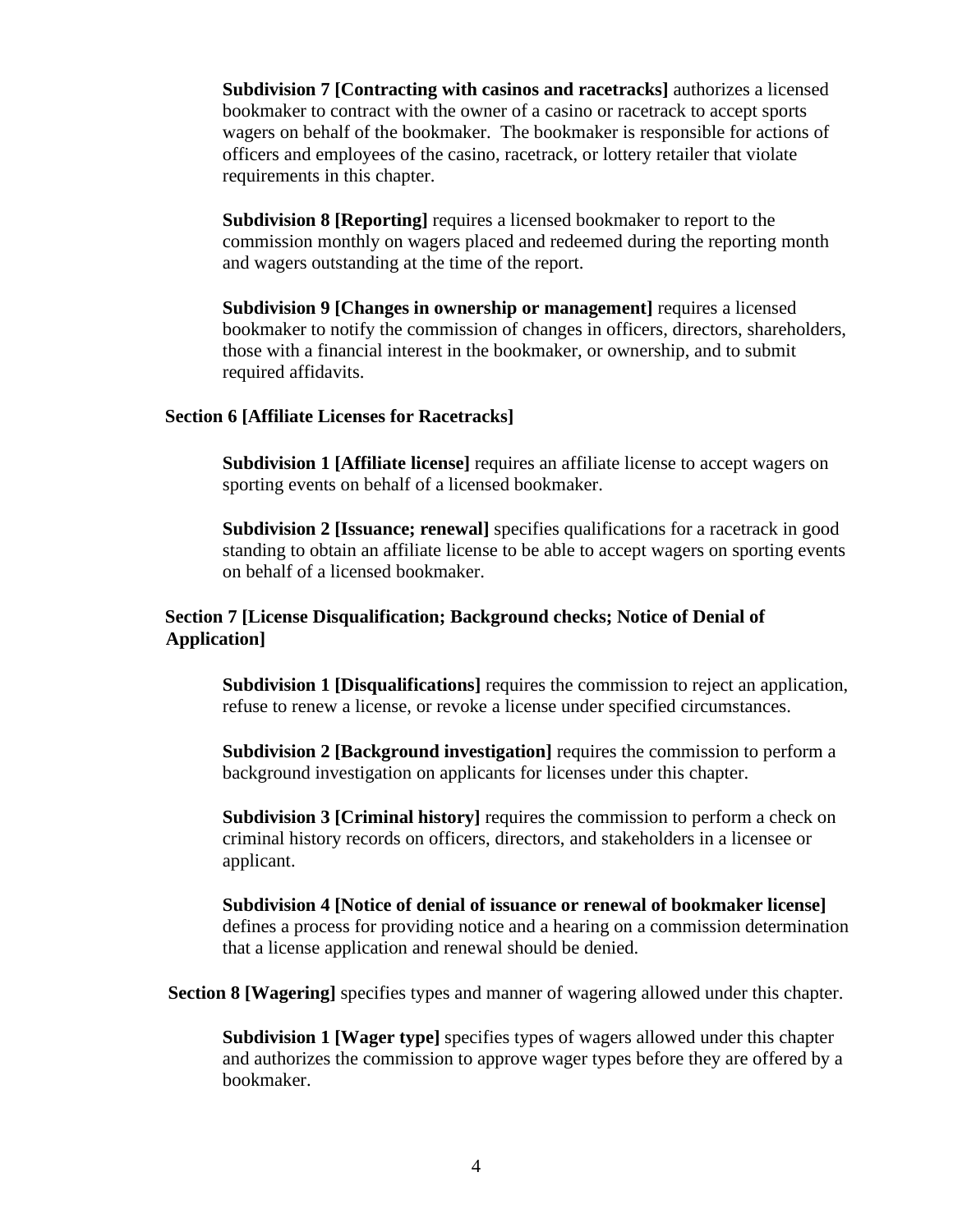**Subdivision 2 [Consideration; wager account]** precludes a bookmaker from accepting wagers unless consideration is provided at the time of the wager. Consideration must be withdrawn from a wager account maintained by the bookmaker for the benefit of and in the name of the wagerer. A bookmaker may only accept deposits into the wager account that are made in person at a casino or racetrack. A person may withdraw the balance of the wager account at any time with proof of identity.

**Subdivision 3 [Wager location**] specifies the locations where wagers may be placed as follows: in person at a casino; in person at a racetrack; or, after a year of licensing bookmakers, online through a website or mobile application offered by a tribal casino operator, while physically within the state. The website or application must be hosted by a bookmaker under contract with a tribe under a compact that authorizes wagers on sporting events.

**Subdivision 4 [Information provided at the time of wager]** requires a bookmaker to disclose the betting line and terms of the wager prior to accepting a wager.

**Subdivision 5 [Outcome determined]** precludes a bookmaker from accepting a wager on the outcome of an event that has already been determined.

**Subdivision 6 [Receipt]** requires a bookmaker to provide a receipt to a person placing a wager at the time of sale that contains specified information.

**Section 9 [Deposit and Appropriation of Fees]** provides for application fees to be deposited into a special revenue account and appropriates those fees annually to the commission. License and renewal fees are deposited in the general fund.

**Section 10 [Enforcement; License Violations]** requires the commission to adopt rules and impose penalties for license violations.

**Subdivision 1 [Schedule of penalties]** requires the commission to adopt rules with a graduated schedule of penalties for violation of license requirements, ranging from warnings to fines and suspension and revocation of licenses.

**Subdivision 2 [Imposition of penalty]** authorizes the commission to impose a penalty from the schedule after adjudication. The commission may impose a penalty before adjudication in certain circumstances.

**Subdivision 3 [Criminal penalty]** makes commission of a crime related to sports wagering a violation of a license, and authorizes the commission to impose a license violation penalty that may be in addition to a criminal penalty imposed for the same conduct.

**Subdivision 4 [Fines paid to commission]** requires the commission to transfer fines collected by the commission to the commissioner of management and budget for deposit in the general fund.

**Subdivision 5 [Contested case]** makes fines in excess of \$2,000 a contested case.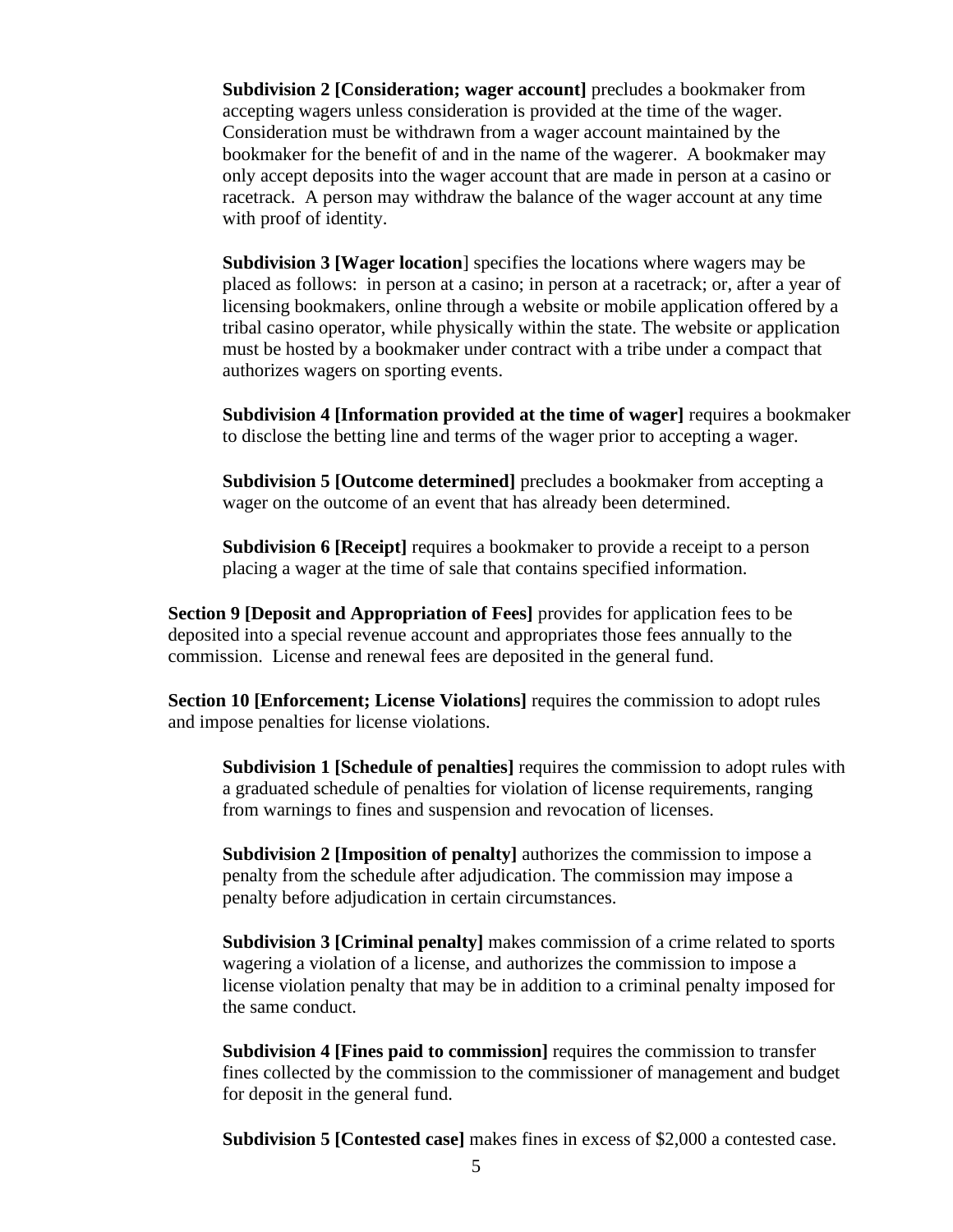**Subdivision 6 [Appeal]** specifies the manner of appeal of a decision of the commission.

**Subdivision 7 [Referral to Department of Public Safety]** requires the commission to report to the director of the Department of Public Safety's Division of Alcohol and Gambling Enforcement an act or practice in violation of criminal laws relating to sports wagering.

#### **Section 11 [Auditing and Inspection]**

**Subdivision 1 [Annual audit]** requires licensed bookmakers to commission an annual financial audit by an independent third party according to industry standards; the bookmaker must submit the audit to the commission by November 1 of each year.

**Subdivision 2 [Inspection]** authorizes the commission, the commissioner of revenue, the commissioner of public safety, and the director of the Division of Alcohol and Gambling Enforcement, to inspect the accounting records for a licensed bookmaker at any time without notice.

**Section 12 [Reporting]** establishes reporting requirements of the commission.

**Subdivision 1 [Financial report]** requires the commission to submit an annual report on its finances to the legislature.

**Subdivision 2 [License activity report]** requires the commission to submit an annual report regarding its licensing activities to the legislature.

**Section 13 [Exclusion List]** establishes a list of people from whom bookmakers may not accept wagers.

**Subdivision 1 [Exclusion list]** requires the commission to maintain a list of people who are not eligible to wager on sporting events. The list includes the names of people who request to put themselves on the list and people whose names are submitted by their legal guardians. Information on the list is classified as private data on individuals.

**Subdivision 2 [Prohibition on wagering]** precludes a bookmaker from accepting wagers from people on the exclusion list

**Section 14 [Data Protections]** specifies treatment of private data.

.

**Subdivision 1 [Data classification]** identifies that certain data related to wagering on sporting events is private data on individuals and data on casino earnings is nonpublic data.

**Subdivision 2 [Sale of private data on individuals]** makes the sale of private data on individuals grounds for revocation of licenses issued under this chapter.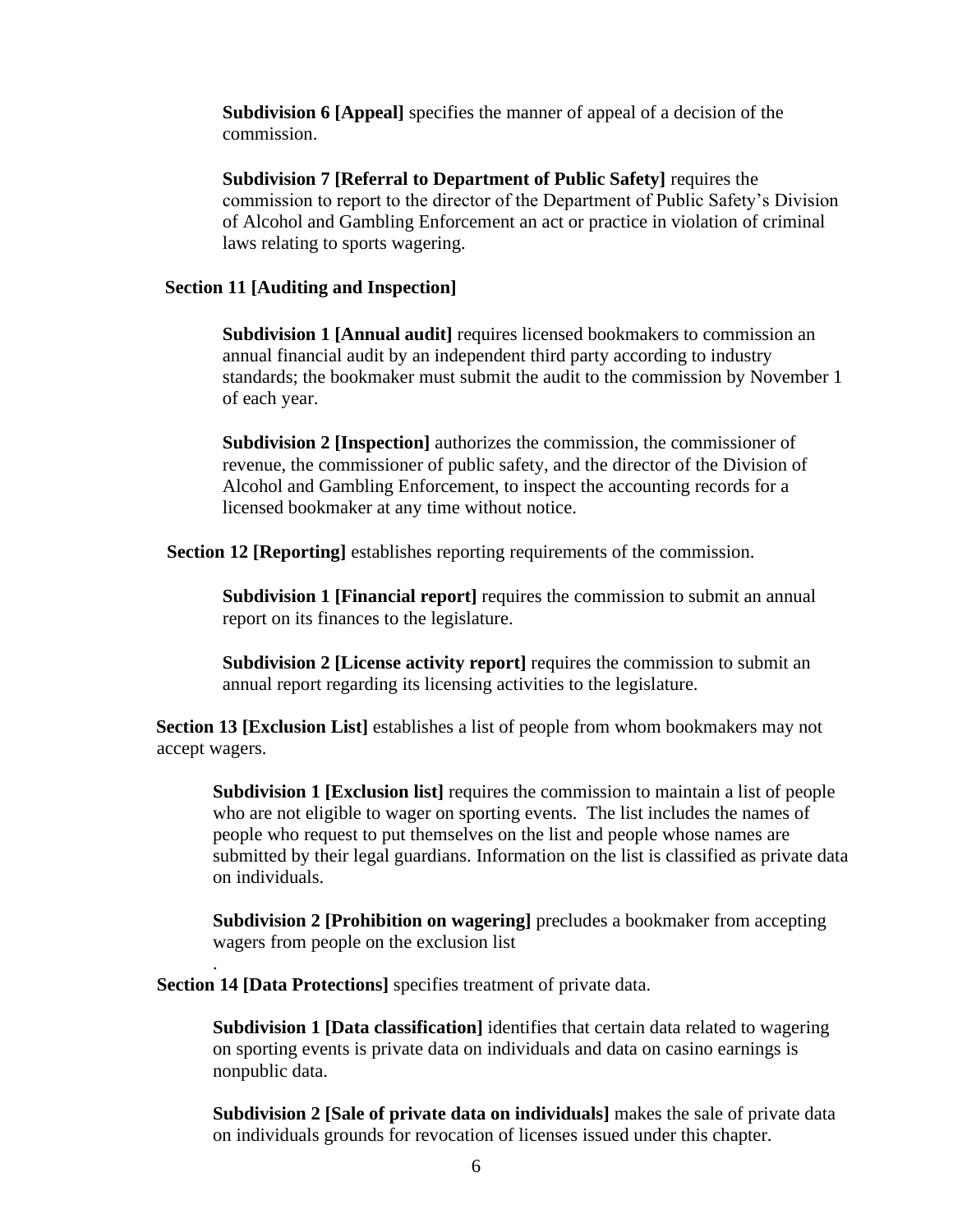#### **Section 15 [Local Restrictions]**

**Subdivision 1 [ No local taxes or fees]** precludes political subdivisions from requiring a local license for the conduct of sports bookmaking.

**Subdivision 2 [Local ordinances]** permits statutory or home rule charter cities or townships to preclude wagering within their jurisdiction on sporting events.

**Section 16 [Authority of Commissioner of Public Safety to Enforce Sports Wagering Crimes]** authorizes the commissioner of public safety to investigate and enforce crimes related to sports wagering. Requires the commissioner of public safety to notify the commission regarding investigations into and enforcement actions against a person licensed under this chapter. The commission has no authority to investigate crimes but is required to report a crime or attempt to commit a crime to the commissioner of public safety.

**Section 17 [Indian Tribes; Compacts to be Negotiated]** requires the governor to negotiate tribal-state compacts regarding sports wagering on tribal lands. This section is effective the day after final enactment.

#### **ARTICLE 2 – TAXATION OF SPORTS WAGERING**

**Sections 1 to 4** provide for addbacks and subtractions for losses and gains from the business of conducting wagering on a sporting event for purposes of calculating Minnesota taxable income. As provided in section 7, the tax on sports wagering net revenue is in lieu of Minnesota income, sales, and charitable gambling taxes. Gains and losses from the business of conducting wagering on a sporting event are included in the calculation of federal adjusted gross income, but because they are not subject to Minnesota income tax, they must be accounted for in the calculation of Minnesota taxable income.

**Section 1. Nontaxable sports wagering losses.** Requires the addition of losses from the business of conducting wagering on a sporting event for purposes of calculating Minnesota individual income tax.

**Section 2. Exempt sports wagering income.** Requires the subtraction of gains from the business of conducting wagering on a sporting event for purposes of calculating Minnesota individual income tax.

**Section 3. Nontaxable sports wagering losses.** Requires the addition of losses from the business of conducting wagering on a sporting event for purposes of calculating Minnesota corporate franchise tax.

**Section 4. Exempt sports wagering income.** Requires the subtraction of gains from the business of conducting wagering on a sporting event for purposes of calculating Minnesota corporate franchise tax.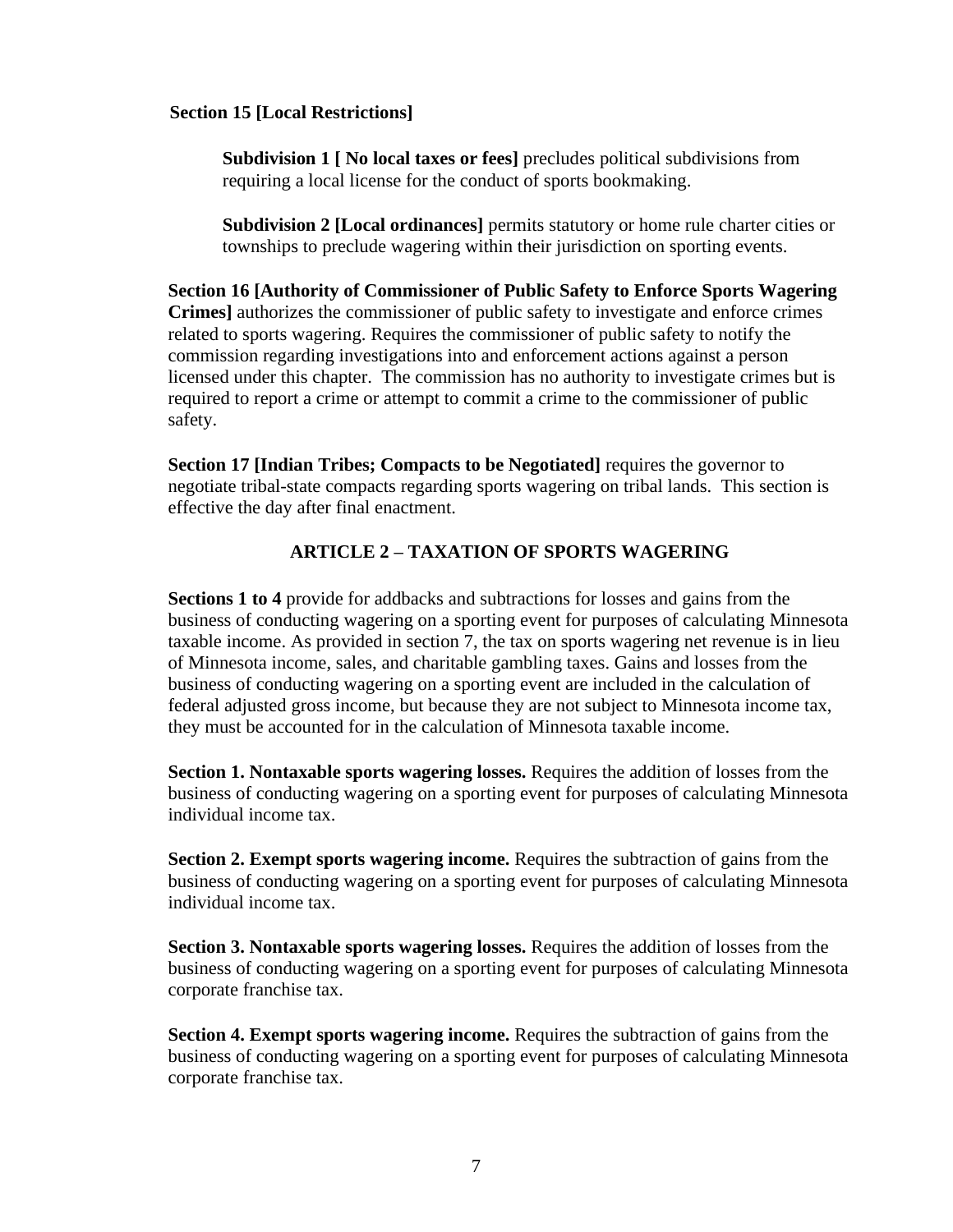**Section 5. Collection; disposition.** Requires one-half of one percent of net sports wagering revenue deposited in the general fund to be transferred to the special revenue fund and appropriated to the commissioner of human services for the compulsive gambling treatment program.

Section 6. Definitions. Defines terms relevant to the article, most of which also appear in Article 1. In pertinent part, "sports wagering net revenue" means the total cash received by a licensed bookmaker from wagers on a sporting event, minus cash paid out as winnings. Cash received by the licensed bookmaker for activities other than sports wagering and cash received as promotional credits, free bets, or other incentives are not included in the calculation.

**Section 7. Tax on sports wagering net revenue**. Imposes a tax on sports wagering net revenue of six percent for wagers placed at a casino or racetrack, and an eight percent tax for wagers placed online. Provides that the tax is in lieu of income, sales, and charitable gambling taxes. Provides that sports wagering net revenue taxes owed are the personal debt of the person required to file a return and that records concerning the administration of the sports wagering net revenue tax are public information. Authorizes taxpayers to claim refunds owed for excess taxes paid and authorizes the commissioner to grant extensions for filing returns and paying taxes for up to six months. Requires that tax revenues be deposited to the general fund.

**Section 8. Licensed bookmaker reports and records.** Requires licensed bookmakers to file a monthly report with the commissioner of revenue showing all sporting event wagering activity in the month. Requires licensed bookmakers to maintain business records supporting the reported sports wagering activity and preserve the records for at least three and one-half years. Records are subject to inspection by the commissioner at a reasonable time without notice or warrant. Authorizes the commissioner to require audits of licensed bookmakers on sporting event wagering activities and requires the commissioner to prescribe audit standards. Audits must be performed by an accountant licensed under chapter 326A.

**Section 9. Other sections apply.** Applies the provisions in the charitable gambling chapter pertaining to time limits for assessing tax, civil penalties, tax-related criminal penalties, and interest to the newly established chapter for sports wagering taxes.

### **ARTICLE 3 – CRIMES RELATED TO WAGERING ON SPORTING EVENTS**

**Section 1** provides a range of criminal penalties for placing and accepting wagers on sporting events in a manner not authorized under chapter 240B (article 1). The basic penalty for these acts is a misdemeanor. However, higher penalties (gross misdemeanors and felonies) apply to more egregious acts. These egregious acts include accepting wagers from underage betters (those under 18 years old) and placing or accepting unauthorized wagers in higher dollar amounts or by those with prior convictions. Defines terms. Exempts certain private social bets.

**Section 2** adds a new criminal code section prohibiting the "throwing" of sporting events. A violation is a felony (statutory maximum penalty of five years imprisonment and/or \$10,000 fine).